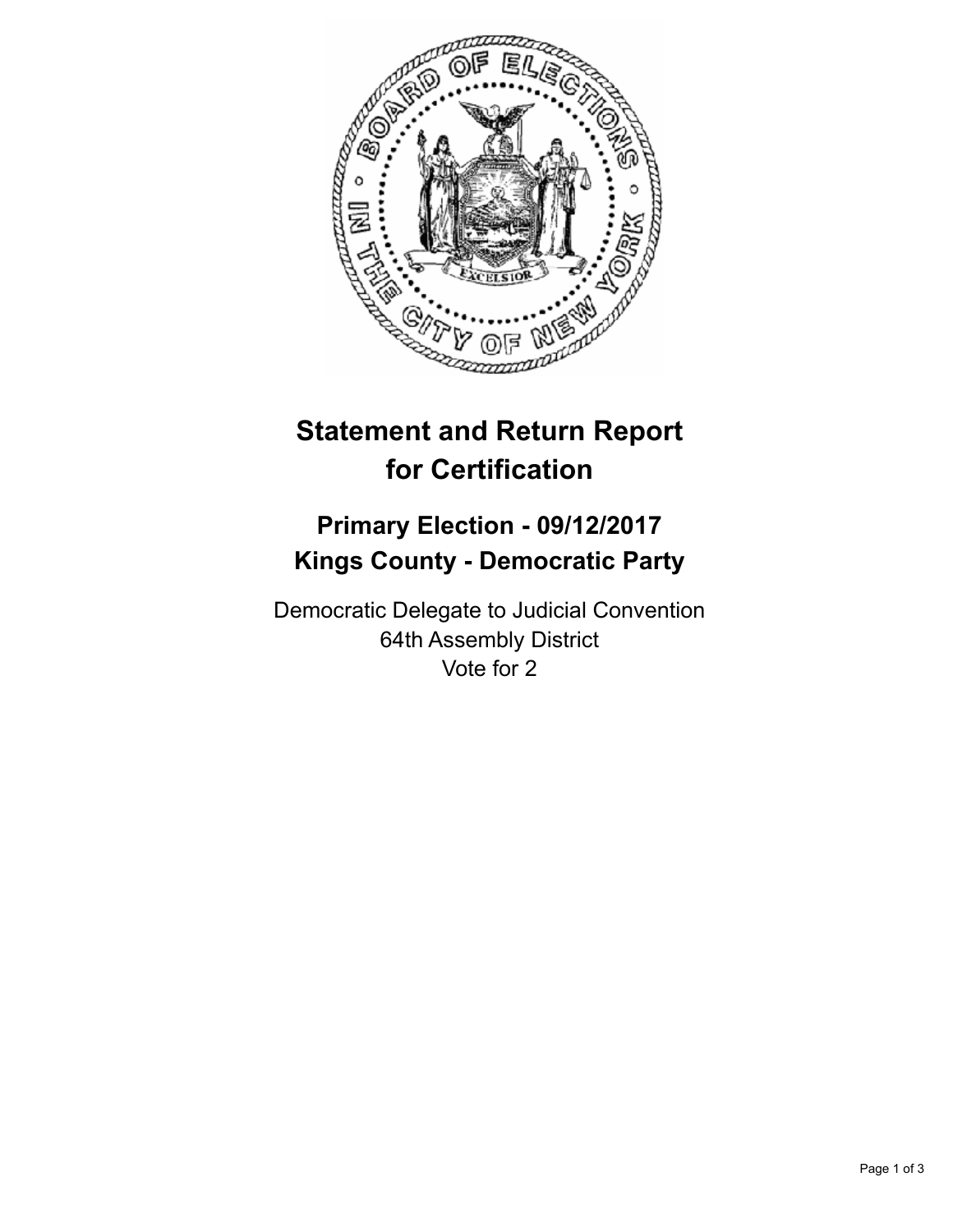

## **Assembly District 64**

| PUBLIC COUNTER                                           | 2,565    |
|----------------------------------------------------------|----------|
| <b>MANUALLY COUNTED EMERGENCY</b>                        | 0        |
| <b>ABSENTEE / MILITARY</b>                               | 54       |
| <b>AFFIDAVIT</b>                                         | 11       |
| <b>Total Ballots</b>                                     | 2,630    |
| Less - Inapplicable Federal/Special Presidential Ballots | $\Omega$ |
| <b>Total Applicable Ballots</b>                          | 2,630    |
| <b>PATRICK GATTI</b>                                     | 994      |
| <b>ANISA KHATARI</b>                                     | 1,007    |
| STEPHEN A. HARRISON                                      | 756      |
| <b>SCOTT G. KLEIN</b>                                    | 655      |
| AOIFE BENNETT (WRITE-IN)                                 | 1        |
| AVI STERN (WRITE-IN)                                     | 1        |
| CHRISTOPHER EDWARD SANTANGELO (WRITE-IN)                 | 1        |
| JOHN BENNETT (WRITE-IN)                                  | 1        |
| NATHALI ZAMORA (WRITE-IN)                                | 1        |
| NIDAA MAHMOOD (WRITE-IN)                                 | 1        |
| UNATTRIBUTABLE WRITE-IN (WRITE-IN)                       | 7        |
| <b>Total Votes</b>                                       | 3,425    |
| Unrecorded                                               | 1,835    |